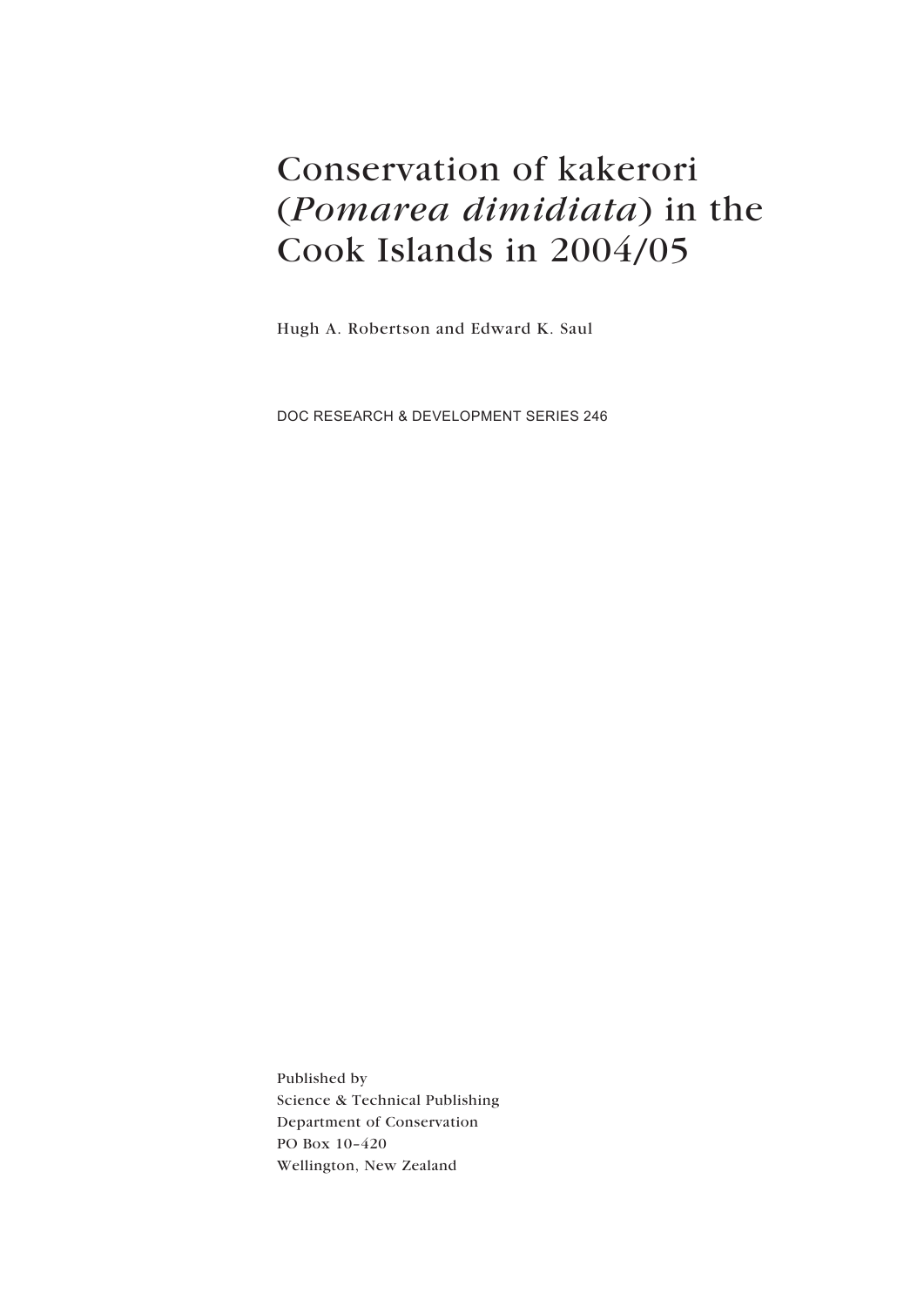*DOC Research & Development Series* is a published record of scientific research carried out, or advice given, by Department of Conservation staff or external contractors funded by DOC. It comprises reports and short communications that are peer-reviewed.

Individual contributions to the series are first released on the departmental website in pdf form. Hardcopy is printed, bound, and distributed at regular intervals. Titles are also listed in our catalogue on the website, refer www.doc.govt.nz under *Publications*, then *Science and Research*.

© Copyright June 2006, New Zealand Department of Conservation

ISSN 1176–8886 ISBN 0–478–14091–6

This report was prepared for publication by Science & Technical Publishing; editing and layout by Lynette Clelland. Publication was approved by the Chief Scientist (Research, Development & Improvement Division), Department of Conservation, Wellington, New Zealand.

In the interest of forest conservation, we support paperless electronic publishing. When printing, recycled paper is used wherever possible.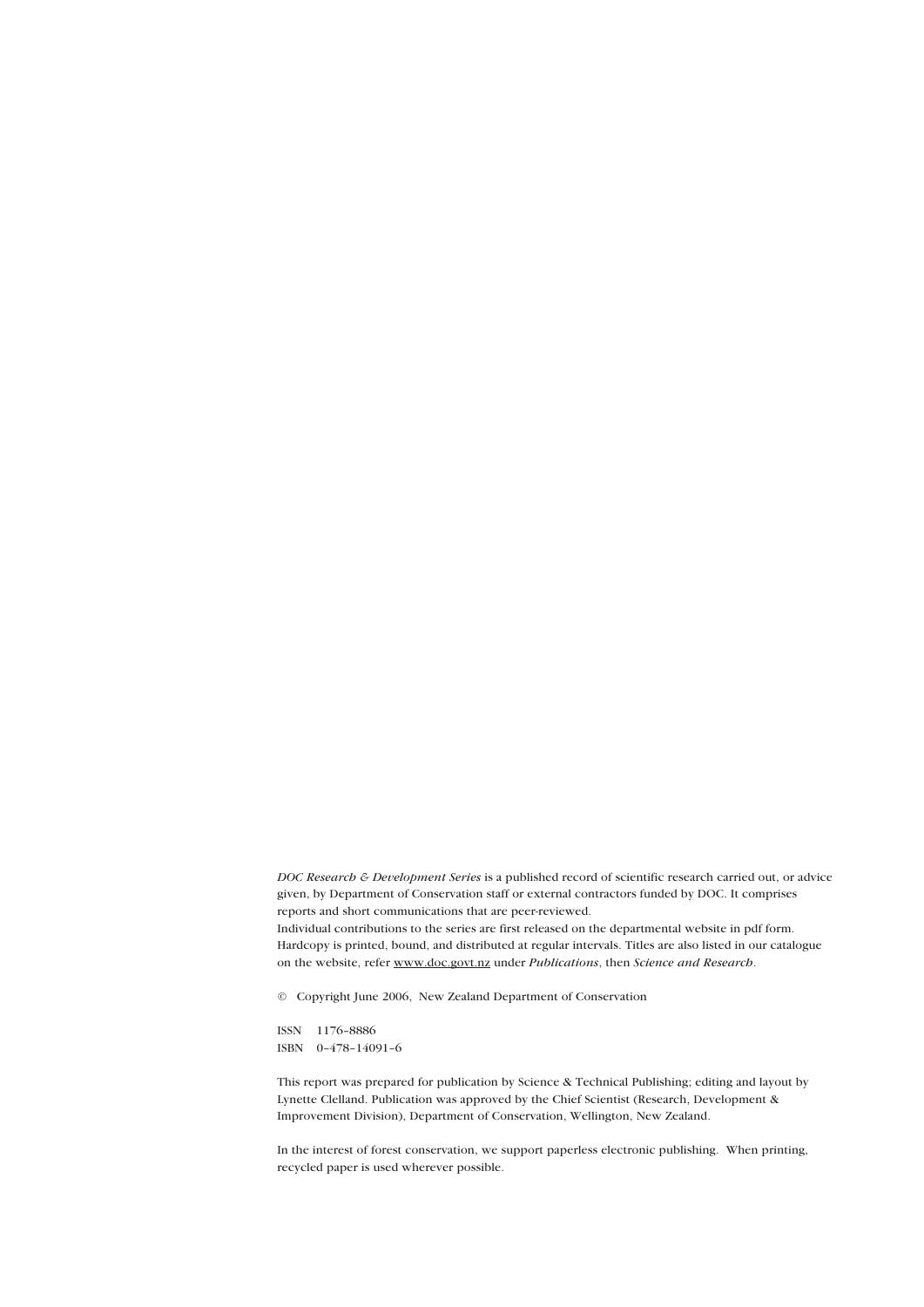## **CONTENTS**

| Abstract |                                 |                                                   | 5  |
|----------|---------------------------------|---------------------------------------------------|----|
| 1.       | Introduction                    |                                                   | 6  |
|          | 1.1                             | Kakerori                                          | 6  |
|          | 1.2                             | Population trends before management (before 1989) | 6  |
|          | 1.3                             | Recovery phase (1989-2001)                        | 7  |
|          | 1.4                             | Sustainable management phase (since 2001)         | 8  |
| 2.       |                                 | Objectives in 2004/05                             | 11 |
| 3.       | Methods, results and discussion |                                                   | 11 |
|          | 3.1                             | Kakerori census                                   | 11 |
|          | 3.2                             | Mist-netting and colour banding                   | 12 |
|          | 3.3                             | Rat poisoning                                     | 12 |
|          | 3.4                             | <b>Breeding success</b>                           | 13 |
|          | 3.5                             | Atiu monitoring                                   | 14 |
|          | 3.6                             | Advocacy                                          | 16 |
| 4.       |                                 | Conclusions and recommendations                   |    |
| 5.       | Acknowledgements                |                                                   | 17 |
| 6.       | References                      |                                                   | 18 |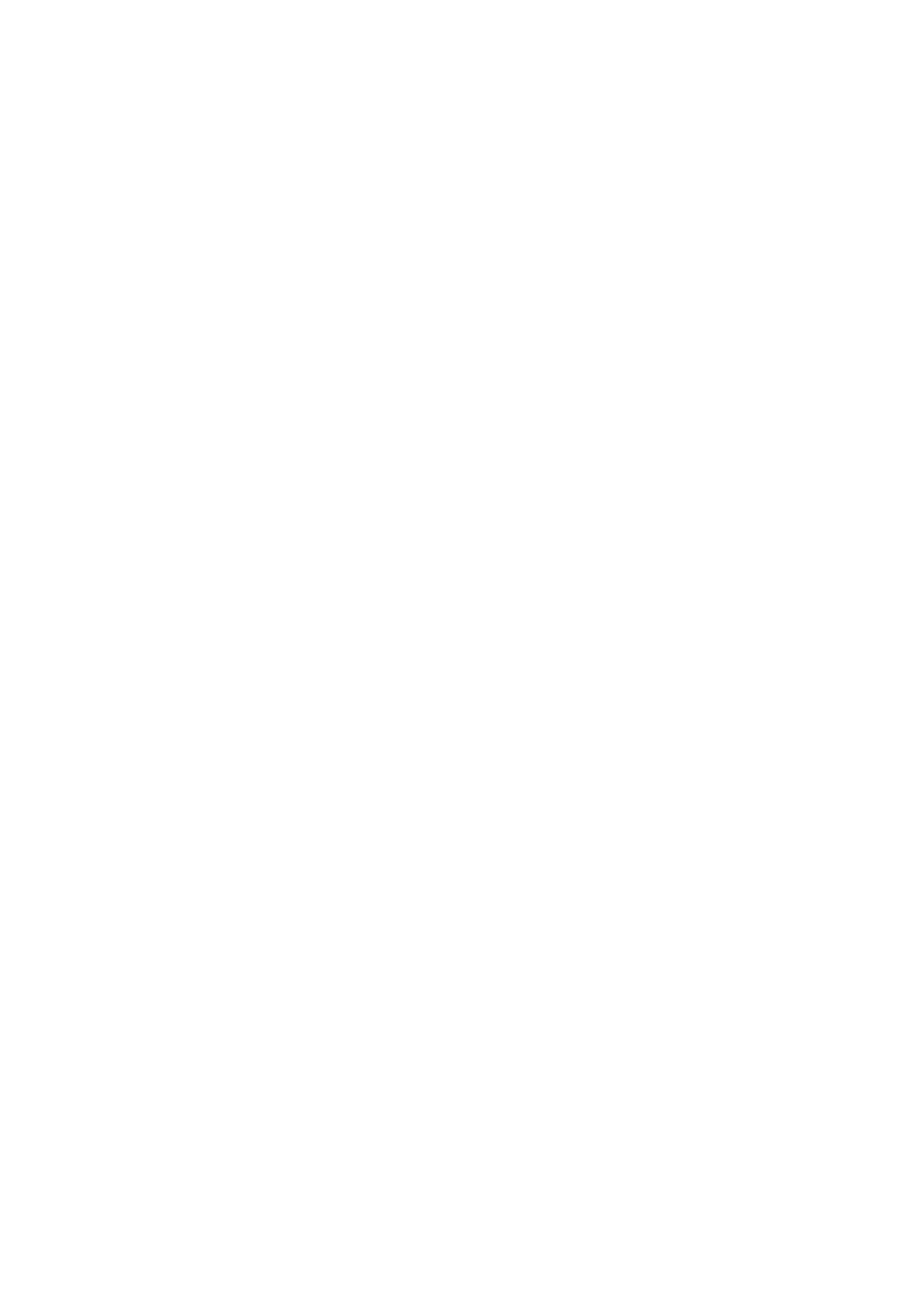# <span id="page-4-0"></span>Conservation of kakerori (*Pomarea dimidiata*) in the Cook Islands in 2004/05

Hugh A. Robertson<sup>1</sup> and Edward K. Saul<sup>2</sup>

- <sup>1</sup> Research, Development & Improvement Division, Department of Conservation, PO Box 10-420, Wellington, New Zealand
- ² Takitumu Conservation Area Project, PO Box 3036, Rarotonga, Cook Islands

#### ABSTRACT

In 1989, the kakerori (*Pomarea dimidiata*) was one of the ten rarest bird species in the world, with a declining population of just 29 birds living in south-eastern Rarotonga. As a result of conservation management, the kakerori population has rebounded, with a minimum of 281 birds on Rarotonga and 19 birds on Atiu in summer 2004/05. Since 2001, the emphasis of management in the Takitumu Conservation Area (TCA) on Rarotonga has shifted from the 'recovery' of kakerori to 'sustaining' the population at 250–300 individuals. In 2004/05, all rat bait stations were filled fortnightly, and so the labour costs were reduced by 30% to 34 person days, and toxin use  $(57 \text{ kg of } \text{Talon}^*$  -active ingredient brodifacoum) was reduced 81% from the peak year during the 'recovery phase'. Kakerori breeding productivity was unusually high in 2004/05 because several pairs raised two broods. In the poisoned area, apparent breeding success was significantly higher (1.35 fledglings/breeding territory) than in the unpoisoned area (0.55 fledglings/ breeding territory); however, this difference was at least partly due to more effort being spent searching for fledglings in poisoned areas. A minimum of 59 fledglings was detected in 2004/05; however, some territories were not checked during the breeding season, and then a series of five tropical cyclones struck Rarotonga in a 4-week period in February/March 2005, which halted our fledgling searches, and caused severe damage to some habitat in the TCA. We expect that many kakerori perished during these cyclones; however, the population on Atiu, which was only affected by two of the five cyclones, survived unscathed. These catastrophic weather events highlighted the vulnerability of single-island endemic birds, and underlined the value of establishing an 'insurance' population on Atiu. We recommend that the poisoning regime should return to that used during the 'recovery phase' of the kakerori management programme if the August 2005 census reveals that the population has fallen below 220 birds (a 20% decline), otherwise the recent programme of fortnightly poisoning should continue.

Keywords: kakerori, *Pomarea dimidiata*, sustainable management, translocation, catastrophe, rat control, Rarotonga, Atiu

<sup>©</sup> June 2006, New Zealand Department of Conservation. This paper may be cited as: Robertson, H.A; Saul, E.K. 2006: Conservation of kakerori (*Pomarea dimidiata*) in the Cook Islands in 2004/05. *DOC Research & Development Series 246*. Department of Conservation, Wellington*.* 18 p.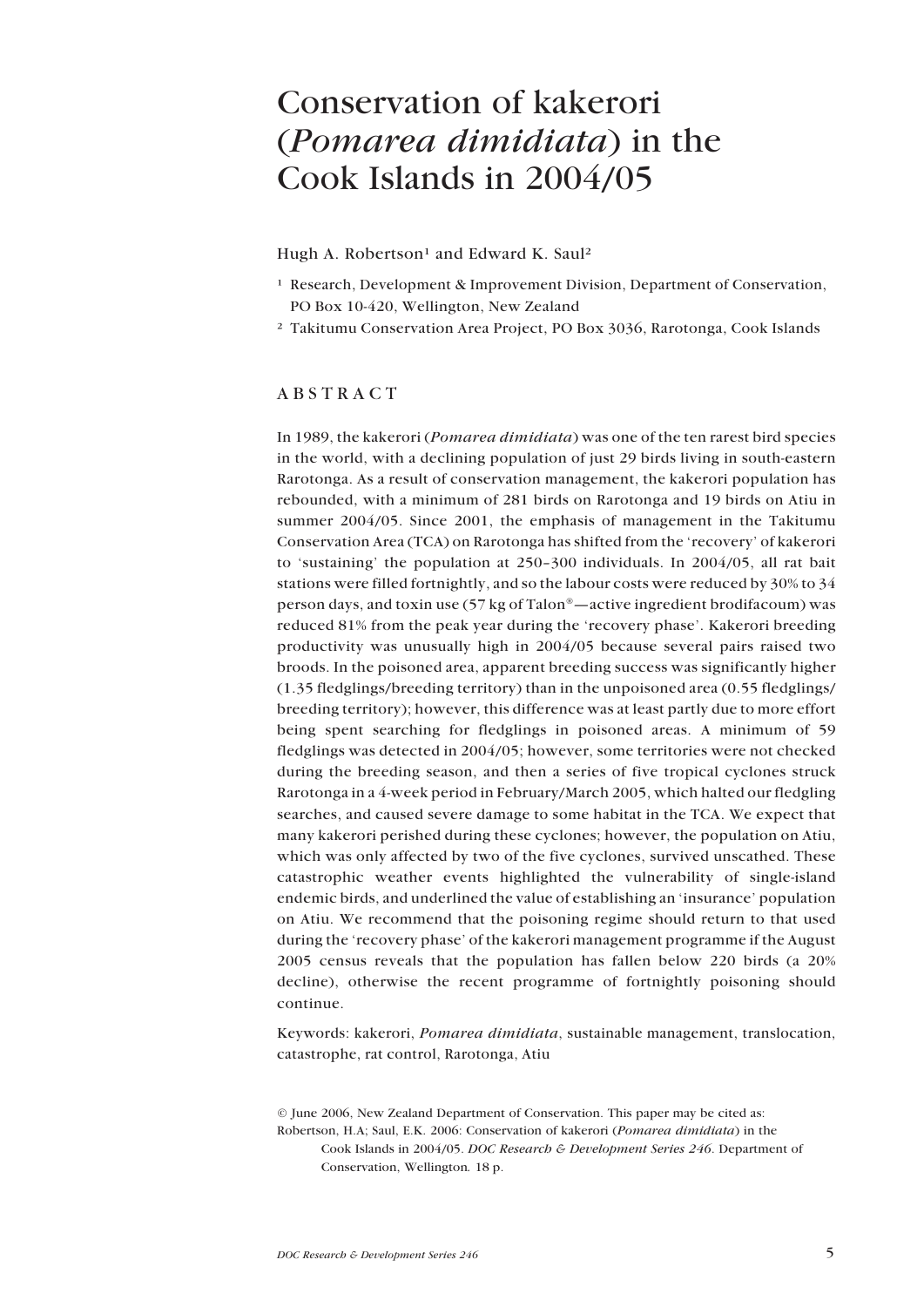# <span id="page-5-0"></span>1. Introduction

### 1.1 KAKERORI

In a review of bird conservation problems in the South Pacific, commissioned by the South Pacific Regional Environment Programme (SPREP) and the International Council for Bird Preservation (now BirdLife International) in the early 1980s, Hay (1986) identified the kakerori, or Rarotonga monarch (*Pomarea dimidiata*) as one of the species most urgently in need of conservation management (Robertson et al. 1994).

The kakerori is a small (22 g) forest passerine, endemic to Rarotonga. Kakerori display an interesting variety of plumages, and it was not until birds were individually colour-banded that it was shown that males and females undergo the same set changes in colouration: all yearlings are orange, with a yellow base to their dark bill; all 2-year-olds are orange, with all-dark bills; 3-year-olds are a variable 'mixed' colour, ranging from some females that are blotchy grey and orange, through to some males that are entirely grey; all birds 4 or more years old are entirely grey (Robertson et al. 1993; HAR & KS unpubl. data).

Most 1- and 2-year-old kakerori form loose flocks on the ridgetops, away from occupied territories; however, some join adults as 'helpers' to defend a territory and to raise young. Most territories are in valleys, especially those sheltered from the prevailing south-east trade winds. Adult kakerori are strongly territorial and remain on their territory throughout the year. They breed from October to February, though most eggs are laid in October and early November. They lay 1–2 eggs in a bulky nest, often placed on a forked branch overhanging a creek. Replacement clutches are laid if nests fail, but kakerori usually do not re-lay after successfully fledging young (Saul et al. 1998).

## 1.2 POPULATION TRENDS BEFORE MANAGEMENT (BEFORE 1989)

In the mid-1800s, kakerori were reported to be common throughout the island of Rarotonga, but by the early 1900s they were thought to have become extinct. In the 1970s, a small population was rediscovered in the rugged interior of the island. David Todd found 21 birds in 1983, and estimated that there were 35–50 birds (David Todd, unpubl. report). This estimate was probably pessimistic, because a wider and more thorough search in 1987 found 38 birds (Robertson et al. 1994). Subsequent annual censuses identified 36 birds in 1988, and then 29 in 1989, thus confirming that the conservation status of kakerori was 'critically endangered' (Collar et al. 1994). At an average rate of population decline of 12% per year, a population viability analysis showed that there was a 50% chance that kakerori would be extinct by 1998, and a 90% chance by 2002 (HAR, unpubl. data).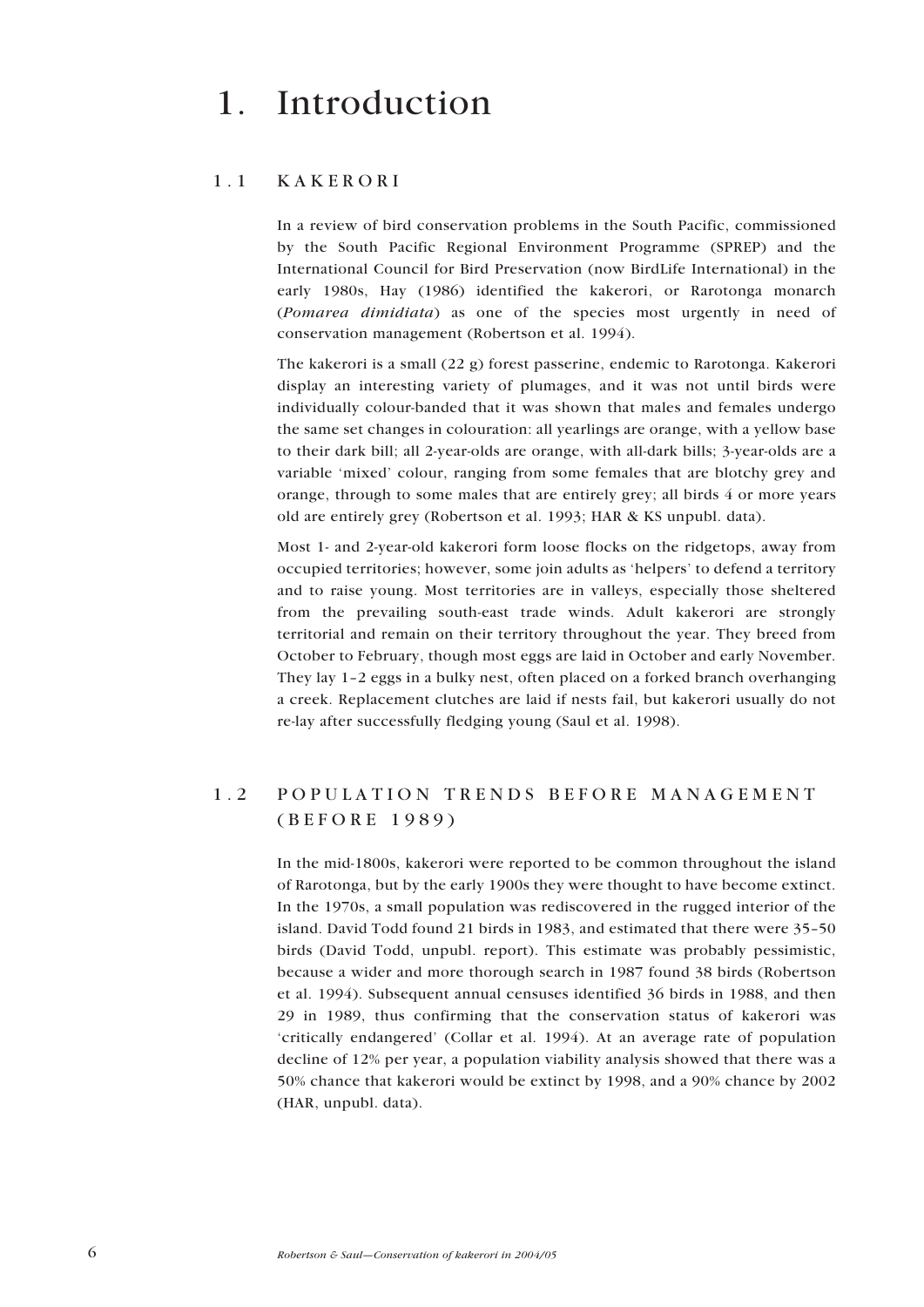#### <span id="page-6-0"></span>1.3 RECOVERY PHASE (1989–2001)

Hay & Robertson (1988) put forward a conservation management proposal to the Cook Islands Conservation Service (later renamed the Cook Islands Environment Service) and SPREP. The plan identified that ship rats (*Rattus rattus*) were the main predators at nests, and cats (*Felis catus*) were predators of adults and recently-fledged juveniles, and it recommended an experimental recovery programme targeting these predators, supported by scientific study aimed at assessing the effectiveness of this work. The plan was implemented by the Cook Islands Environment Service (Robertson et al. 1994) and ran through to 1995 when it was updated, and more emphasis was placed on establishing an 'insurance' population on another island in the southern Cook Islands (Saul 1995). In 1996, the management of the recovery programme was passed to the Takitumu Conservation Area Co-ordinating Committee. This body comprises representatives of the three customary land-owning families which care for the 155-ha Takitumu Conservation Area (TCA) in south-eastern Rarotonga, the home of most kakerori (Fig. 1). The TCA was established as part of the South Pacific Biodiversity Conservation Programme with the aim of protecting and enhancing the TCA's biodiversity values, at the same time as generating income for the landowners through the development of a sustainable ecotourism venture.

In spring 1989, an experimental programme of rat poisoning and nest protection started in one of the four main catchments used by kakerori. The breeding success there was much better than in the untreated areas, and so the area under protection gradually increased. Since 1992, rats have been poisoned each spring in most of the TCA (Robertson et al. 1998).



Figure 1. Map of Rarotonga showing the location of the Takitumu Conservation Area.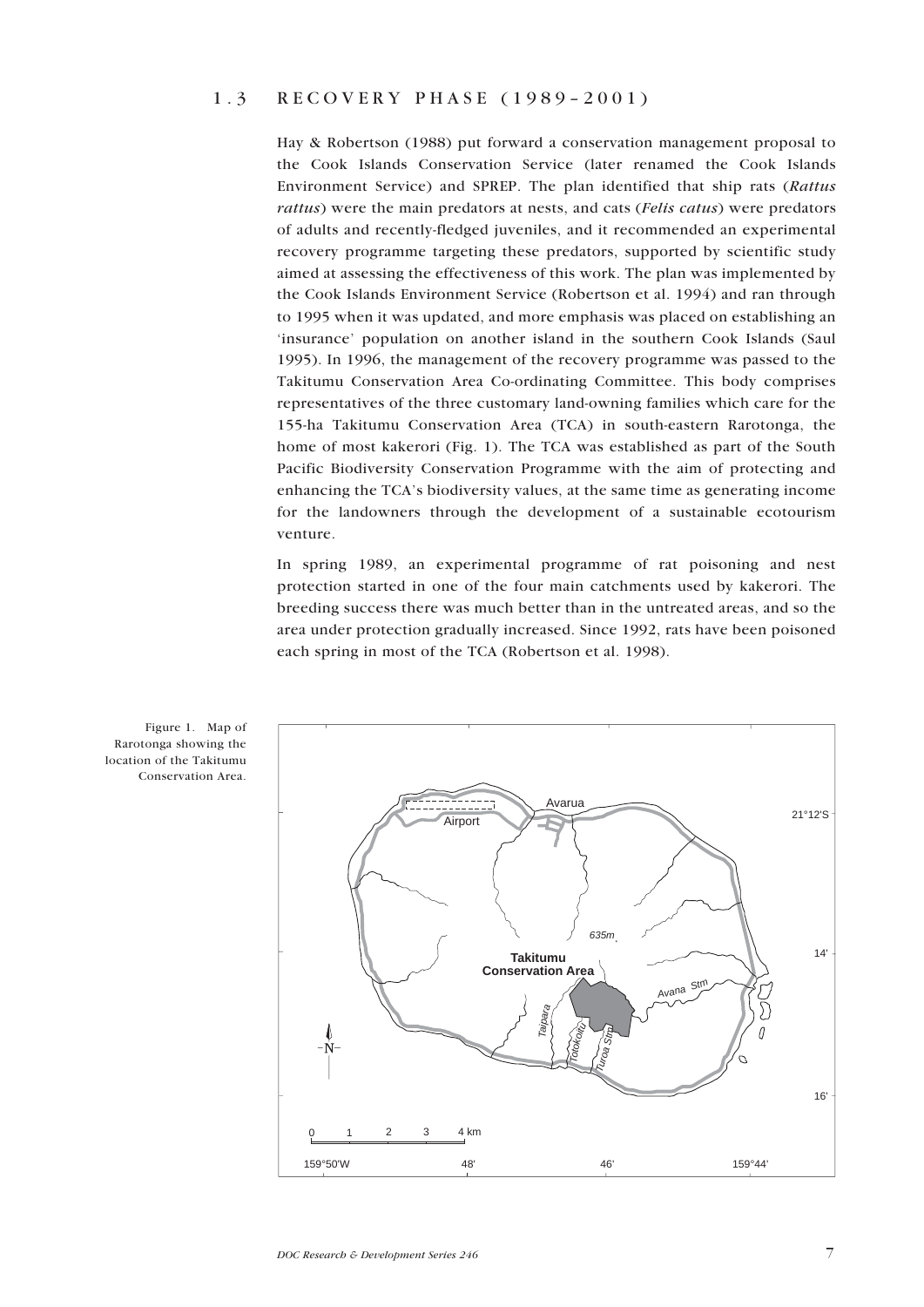<span id="page-7-0"></span>The effectiveness of predator control has been measured by recording annual breeding productivity in protected and unprotected areas (Robertson et al. 1998; Saul et al. 1998), recording the annual survivorship of individually colourbanded kakerori, and undertaking an annual pre-breeding census each August. The census is made easier by the adult birds generally remaining in the same territory year after year (Saul et al. 1998), and the progressive changes in bill and/or plumage colour of kakerori during their first 4 years of life (Robertson et al. 1993) improve estimates of the survival of unbanded birds.

During this recovery phase, the population of kakerori increased at an average rate of 20% per year, from 29 birds in August 1989 to 255 in August 2001 (Fig. 2). In 2000, BirdLife International downgraded the threat ranking of kakerori from 'critically endangered' to 'endangered' (BirdLife International 2000), one of a very few species to have been downgraded as a result of conservation management rather than improved knowledge (Alison Stattersfield, BirdLife Internat-ional, pers. comm.).

### 1.4 SUSTAINABLE MANAGEMENT PHASE (SINCE 2001)

In spring 2001 (with funding support from the Avifauna Programme of SPREP, and then the Pacific Initiatives for the Environment, a programme of the New Zealand Agency for International Development), the emphasis of management in the TCA shifted from the 'recovery' of kakerori to a programme aimed at 'sustaining' the population on Rarotonga. The key work during this phase has been two-fold: firstly, the experimental reduction in rat poisoning effort in the TCA to a level where recruitment of kakerori more-or-less balances annual mortality and so maintains the population at 250–300 birds; secondly, the establishment of a secure 'insurance' population away from Rarotonga.



Figure 2. Number of kakerori counted in annual pre-breeding censuses, 1987 to 2004.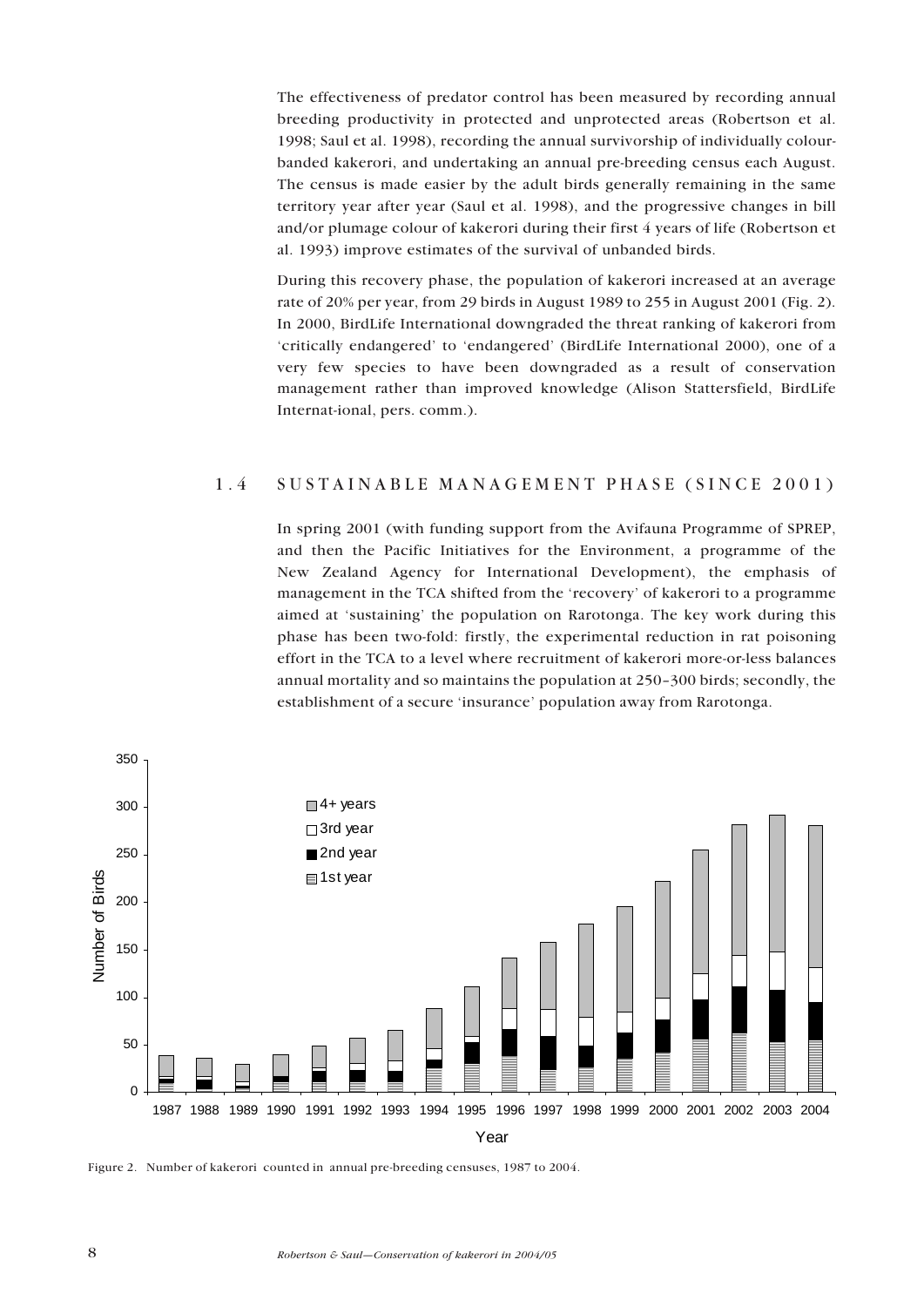A population of 250–300 birds on Rarotonga, while small by international standards, is probably sufficiently large to withstand normal demographic perturbations and maintain adequate genetic diversity, given that the population passed through a bottleneck with just 13 females alive in 1989. Nevertheless, this population, occupying less than 200 ha on one island, is at significant risk of substantial decline or extirpation from a major catastrophic event.

The most obvious risk is from a severe tropical cyclone passing over or close to Rarotonga. In the 14 years between 1969 and 1983, Thompson (1986) recorded that an average of  $1.4$  tropical cyclones (with mean wind speeds  $>$  33 knots (61 km/h), and strong enough to damage human structures) affected the southern Cook Islands each summer or early autumn. Five of the 19 tropical cyclones were classified as hurricanes, with mean wind speeds of  $> 63$  knots (117 km/h), and they were usually accompanied by great destruction. Between 5 February and 6 March 2005, five tropical cyclones ('Meena', 'Nancy', 'Olaf', 'Percy' and 'Rae'), including four that reached hurricane force at some stage, swept through the southern Cook Islands, generally on a northwest to southeast bearing (Fig. 3). This was the highest number of cyclones ever recorded in a single season in the Cook Islands, and cyclone Percy recorded the lowest barometric pressure (900 hPa) ever measured in the South Pacific (Ngari 2005).

Hurricane-force 'Meena' passed to the east of Rarotonga on 5 and 6 February, with maximum sustained winds on Rarotonga of 46 knots (85 km/h) and gusts of 64 knots (119 km/h), 107 mm of rain, and serious sea-surge damage. Hurricane-force 'Nancy' passed close to Atiu in the early hours of 15 February and uprooted many trees. It then continued southwards until turning westward



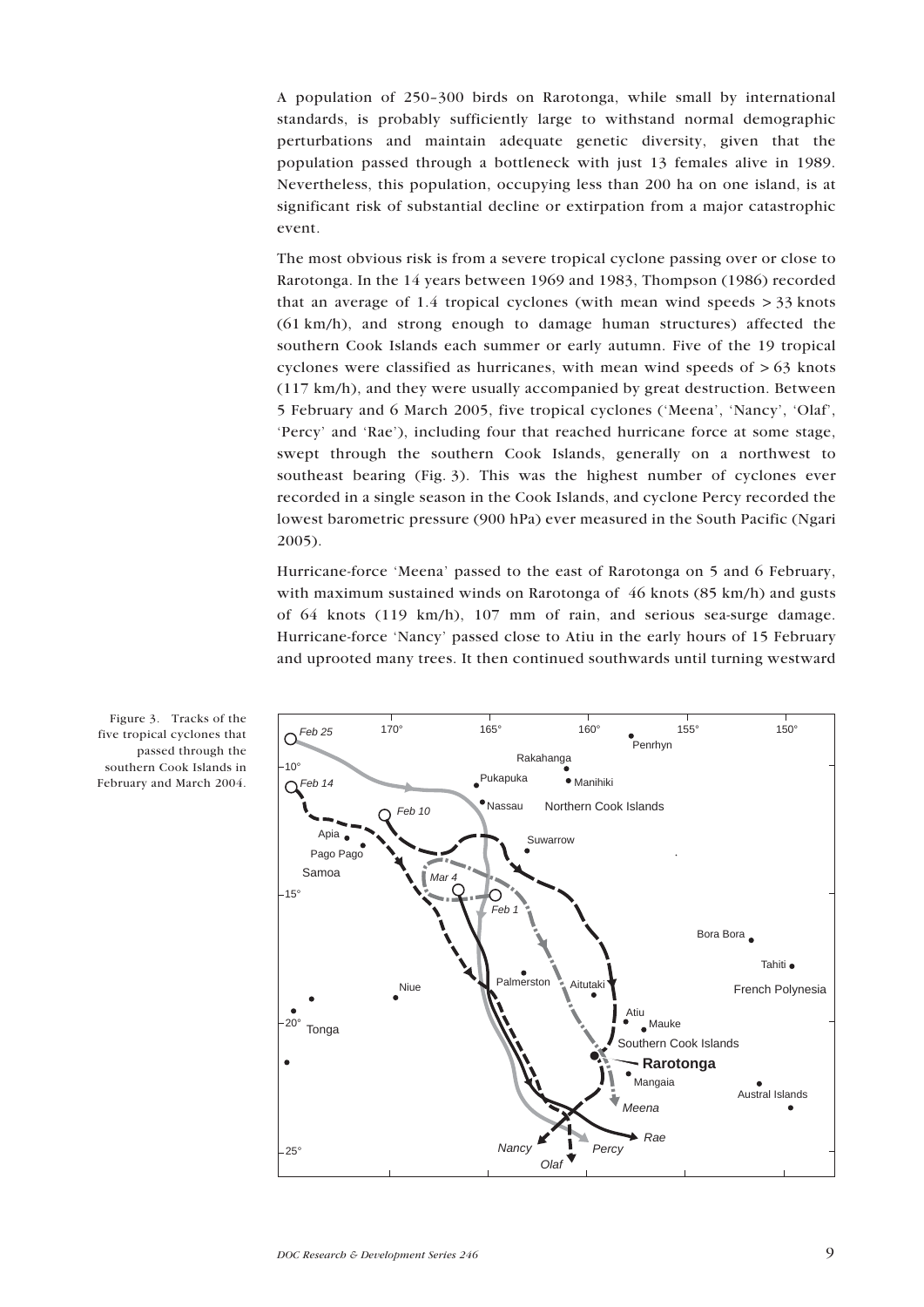to make a direct hit on Rarotonga that afternoon, before moving away only slowly to the south and southwest. The accompanying 53-knot (98 km/h) winds with gusts to 88 knots (163 km/h) on flat land (but probably much stronger in the hills) on Rarotonga caused severe damage to trees on southward-facing slopes within the TCA. Luckily, this cyclone, which had earlier been classified as a Category 2 hurricane (winds of 84–96 knots), had weakened to tropical storm force by the time it reached Rarotonga, otherwise the damage would have been considerably worse. Hurricane-force 'Olaf' passed to the west of Rarotonga on 17 February and caused more heavy rain and serious sea-surge damage, but the winds on Rarotonga reached only tropical storm force at 38 knots (70 km/h) with gusts to 51 knots (95 km/h). Hurricane-force 'Percy' and Cyclone 'Rae' passed to the west of Rarotonga on 3 March and 6 March respectively. Again, both were accompanied by rain, strong winds (> 30 knots, 56 km/h), and storm surges. We suspect that many kakerori may have perished during the storms associated with 'Meena' and 'Nancy', or from their inability to forage adequately during this abnormal series of five cyclones over a 4-week period.

Because Rarotonga is the main international arrival point, and has the largest human population in the Cook Islands, its wildlife is most at risk from the accidental or deliberate importation of new avian diseases (e.g. mosquito-borne *Plasmodium* haematozoa, or 'Asian bird-flu') or new predators (e.g. brown tree snake *Boiga irregularis,* or red-vented bulbul *Pycnonotus cafer*). After careful consideration of factors such as island size and topography, habitat availability, predators, competitors, disease risk, and community attitudes, Atiu was chosen as the best island for the establishment of an insurance population. If successful, this second population should lower the risk of extinction of kakerori, and allow birds to be returned to Rarotonga if they should ever die out there.

Between August 2001 and August 2003, 30 young kakerori were transferred to Atiu. The early indications are that the transfers have been successful, with successful breeding recorded in a variety of different habitats, and a minimum of 15 birds found in May/June 2004 (Robertson & Saul 2005).

In the 2003/04 season, the rat poisoning effort in the TCA was reduced to fortnightly checking and replacement of baits, rather than the weekly regime used during the 'recovery' phase (Robertson & Saul 2005). This reduced programme was repeated in 2004/05 because it saved considerable time and poison compared with the standard regime, yet still resulted in good numbers of fledglings (Robertson & Saul 2005).

This report outlines the monitoring and management programme in the third full season of the 'sustainable management phase' on Rarotonga.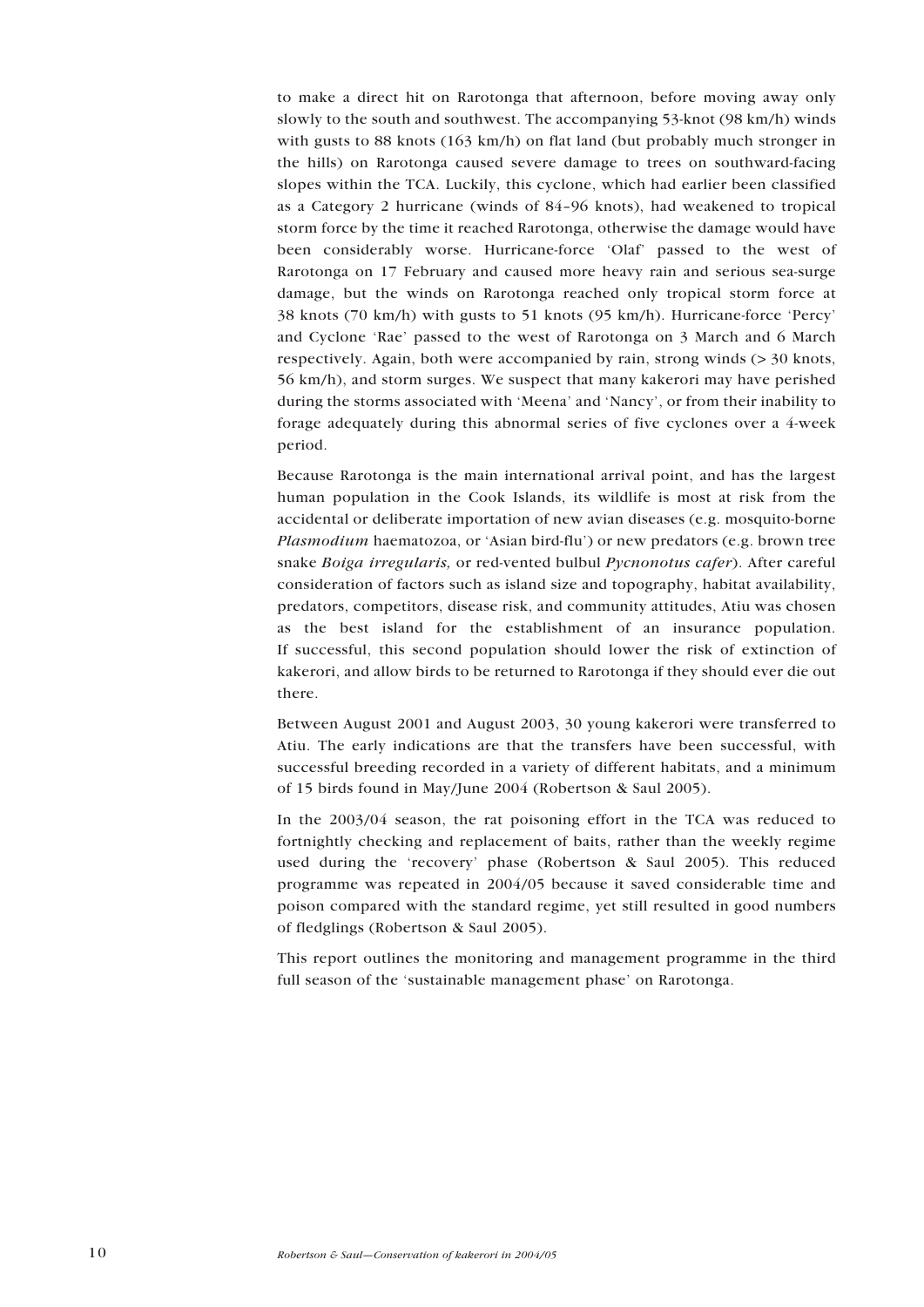# <span id="page-10-0"></span>2. Objectives in 2004/05

The objectives of the 2004/05 field season were to:

- 1. Conduct the annual pre-breeding 'roll-call' and territory mapping of kakerori on Rarotonga in August 2004.
- 2. Mist-net and colour-band as many kakerori as possible on Rarotonga in August 2004, with the aim of returning to the situation where > 50% of birds were individually colour-banded (between 2001 and 2003, this ratio had dropped below 50% because 30 banded youngsters were transferred to Atiu).
- 3. Maintain the new annual rat poisoning effort by replacing the single bait in each bait station fortnightly in the Turoa, Totokoitu and Lower Avana Valleys, and around the perimeter of these three valleys.
- 4. Compare the breeding success of 20 pairs in territories subject to poisoning with 20 pairs in areas without rat poisoning.
- 5. Monitor the survival and breeding of kakerori on Atiu.
- 6. Report results back to the Cook Islands community.

## 3. Methods, results and discussion

### 3.1 KAKERORI CENSUS

The kakerori population on Rarotonga declined by 0.7% from 283 birds (after the final translocation of ten youngsters to Atiu) in August 2003 to a minimum of 281 birds in August 2004 (Fig. 2). In the 'sustainable management phase', the population on Rarotonga has increased by an average of 5% per year, after correcting for the transfer of 30 young birds to Atiu.

In August 2004, at least 55 yearlings (69%) out of the minimum of 80 fledglings recorded in summer 2003/04 were recruited into the population, a significant decrease from the usual c. 80% recruitment recorded in previous years. Part of this apparent decline can probably be attributed to greater dispersal or mortality of this cohort. The latter seems most likely because annual survival of adults (79.9%) was also well below the previous long-term average of 91.2% since conservation management began in 1989. This decrease in survival is not entirely surprising given that more individuals are now living outside the managed areas, and so do not receive any protection from predators. There were no abnormal weather events between the August 2003 and August 2004 censuses that clearly contributed to the higher than usual mortality rate.

At 89.7% survival per year, the overall survivorship (s) of adult kakerori remains remarkably high for such a small passerine, with life expectancy  $(1/(1-s))$  of 9.7 years. Two of the eight birds colour-banded by Rod Hay and Gerald McCormack in 1984 were at least 23 years 8 months old in August 2004, but one of them disappeared during the 2004/05 breeding season.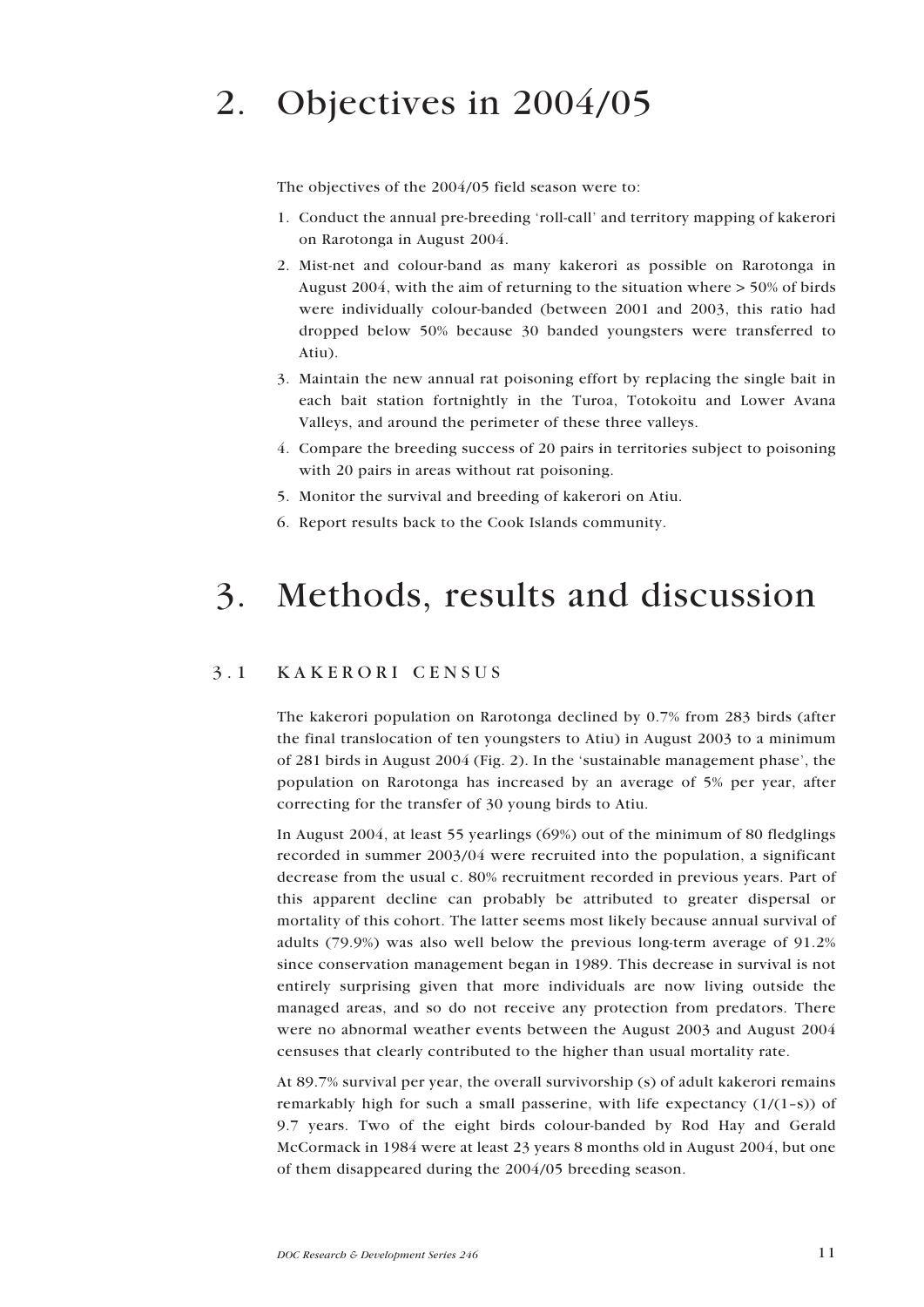<span id="page-11-0"></span>The territory mapping revealed that the distribution of kakerori had shrunk in parts, but expanded in others. The small valleys on the Avana side of the Totokoitu-Avana Ridge that were colonised in 2003/04 were vacant this year, but more birds were found outside the TCA boundaries in the Taipara Valley, and in a side valley well down the main Avana Valley (known as LA 7).

### 3.2 MIST-NETTING AND COLOUR BANDING

With assistance from Ralph and Mary Powlesland, we set mist-nets on most days during the August 2004 census and caught a record total of 52 different kakerori. Four were recaptures, and so we individually colour-banded 48 new birds: 26 (47%) of the 55 yearlings, ten 2-year-olds, five 3-year-olds, and seven older (grey) birds. These new captures brought the total number of colourbanded birds on Rarotonga up to 142, or 51% of the population. This excellent sample of banded birds reversed the recent trend of a declining percentage of banded birds in the TCA (as low as 45% in 2003) that arose when most captured youngsters were transferred to Atiu rather than being released back into the TCA. The focus of colour-banding over the next few years should be to raise this percentage to over 60%, and so improve the accuracy of our population estimates.

### 3.3 RAT POISONING

The experimental regime introduced in 2003/04 of fortnightly poisoning in all three main breeding valleys, and around their perimeter, reduced both the effort and the amount of toxin used compared with the regime used during the 'recovery phase' (Robertson & Saul 2005). It also allowed a record number of fledglings to be produced in the 2003/04 season. Because the August 2004 census showed that population had declined slightly between 2003 and 2004, apparently through poor adult survival rather than through poor breeding productivity, we decided to continue with this new regime in spring 2004 rather than reduce it any further.

One 18-g Talon® (active ingredient brodifacoum) waxy block bait was placed in each of 428 bait stations (a 50-cm tube of unperforated 'Novacoil' drainpipe) placed 50 m apart on a 22-km network of tracks in the TCA, starting between 1 and 9 September. Bait take was recorded fortnightly, and all missing or decayed baits were replaced. Because baits quickly became mouldy (and therefore unattractive to rats) in the warm humid conditions on Rarotonga, 95% of uneaten baits were replaced each fortnight.

The pattern of bait take varied considerably between the three valleys, and on their perimeters (Fig. 4). As noted in 2002 and 2003, poison bait take in the Totokoitu Valley remained high throughout the entire season except for late November. In the Turoa Valley, in the Lower Avana Valley, and on the perimeter, the less than 80% bait take in the first three fortnights was low compared with the 88%–100% fortnightly bait take in the Totokoitu Valley, and the 80%–100% bait removal in some single weeks in earlier years (Robertson et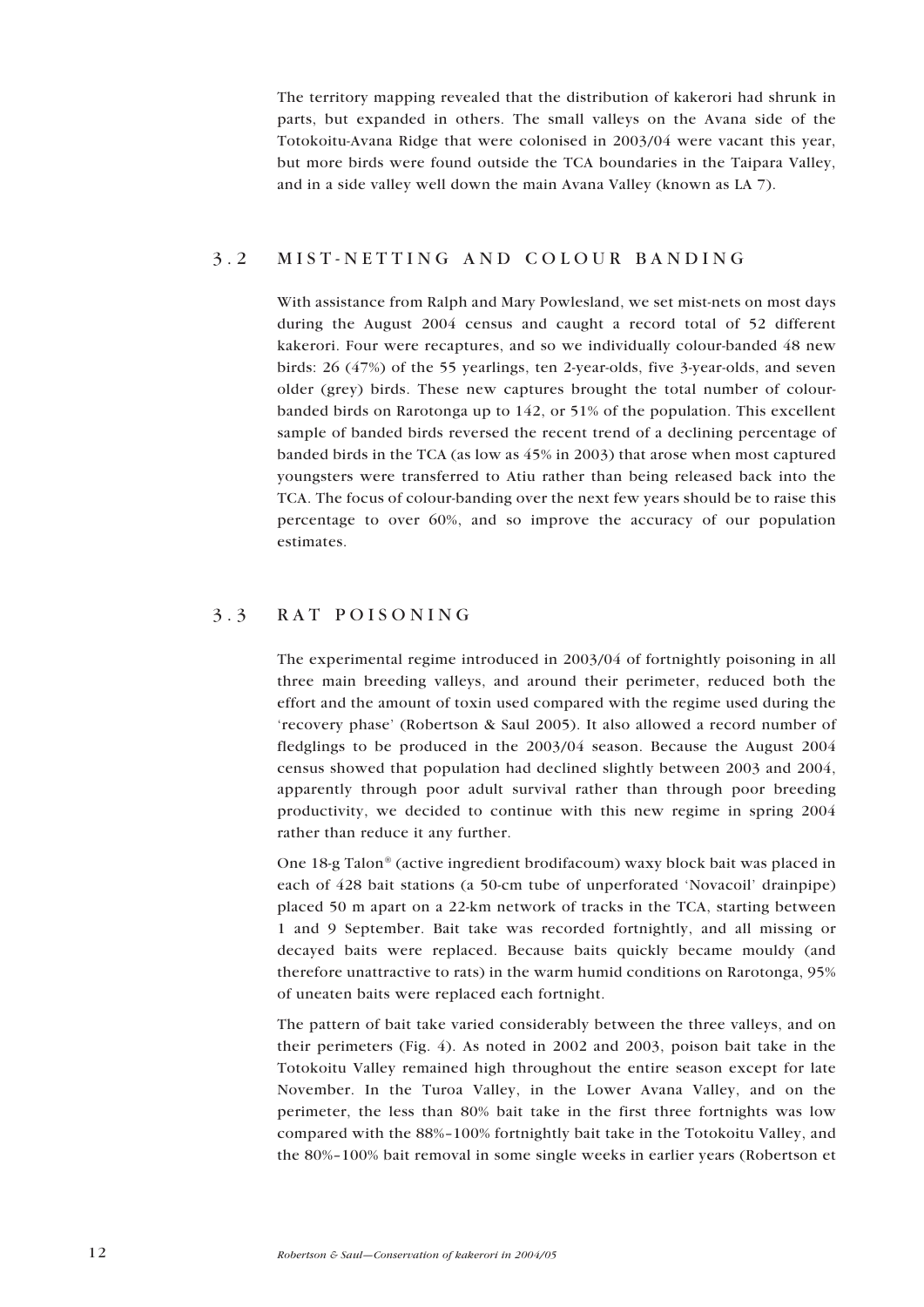<span id="page-12-0"></span>al. 1998). The bait take dropped only slightly as the season progressed, until a modest increase on all lines in late November. In the past, rat trapping has shown that this increase in bait take towards the end of the season has been associated with an influx of kiore (*Rattus exulans*) at that time of year (Robertson et al. 1998). Why the Totokoitu Valley results have, for the last 3 years, been quite different to those from the other valleys is not clear. Last year, a small experiment indicated that two kiore caught in the Totokoitu Valley showed no resistance to the toxin, after 15 years of annual exposure (Robertson & Saul 2005).

The reduced baiting regime used in 2004/05 took 4 person days per fortnight, compared with 7 days per fortnight for the weekly regime used in the 'recovery phase', a reduction in effort of 43%. Because we continued poisoning in the Totokoitu and on the perimeter for a fortnight longer than last year, we spent 34 rather than 32 person days to complete the programme this year. A total of 35 kg of bait was taken by rats in 2004/05, compared with 39 kg the previous year, and 52 kg in 2001/02, the last year of standard weekly baiting throughout the same managed area. Allowing for another 21 kg of baits used to replace mouldy baits, the total weight of baits used in 2004/05 (56 kg) was only 18% of the amount used (304 kg) over the same geographical area during the peak year of baiting (1991), when three baits were placed in each bait station (rather than one, as at present) for most of the season, and bait station density was greater (Robertson et al. 1998).

### 3.4 BREEDING SUCCESS

The breeding performance of 20 pairs of kakerori in each of the poisoned and unpoisoned areas was recorded by Ed Saul and Lynette Dagenais (volunteer, University of Alberta, Canada), with help early in the season from Derek and Ros Batcheler (volunteers, Ornithological Society of New Zealand). After the



Figure 4. Fortnightly bait removal by rats in the Totokoitu (To), Turoa (Tu) and Lower Avana (LA) Valleys, and around their perimeter (Outer) in late 2004.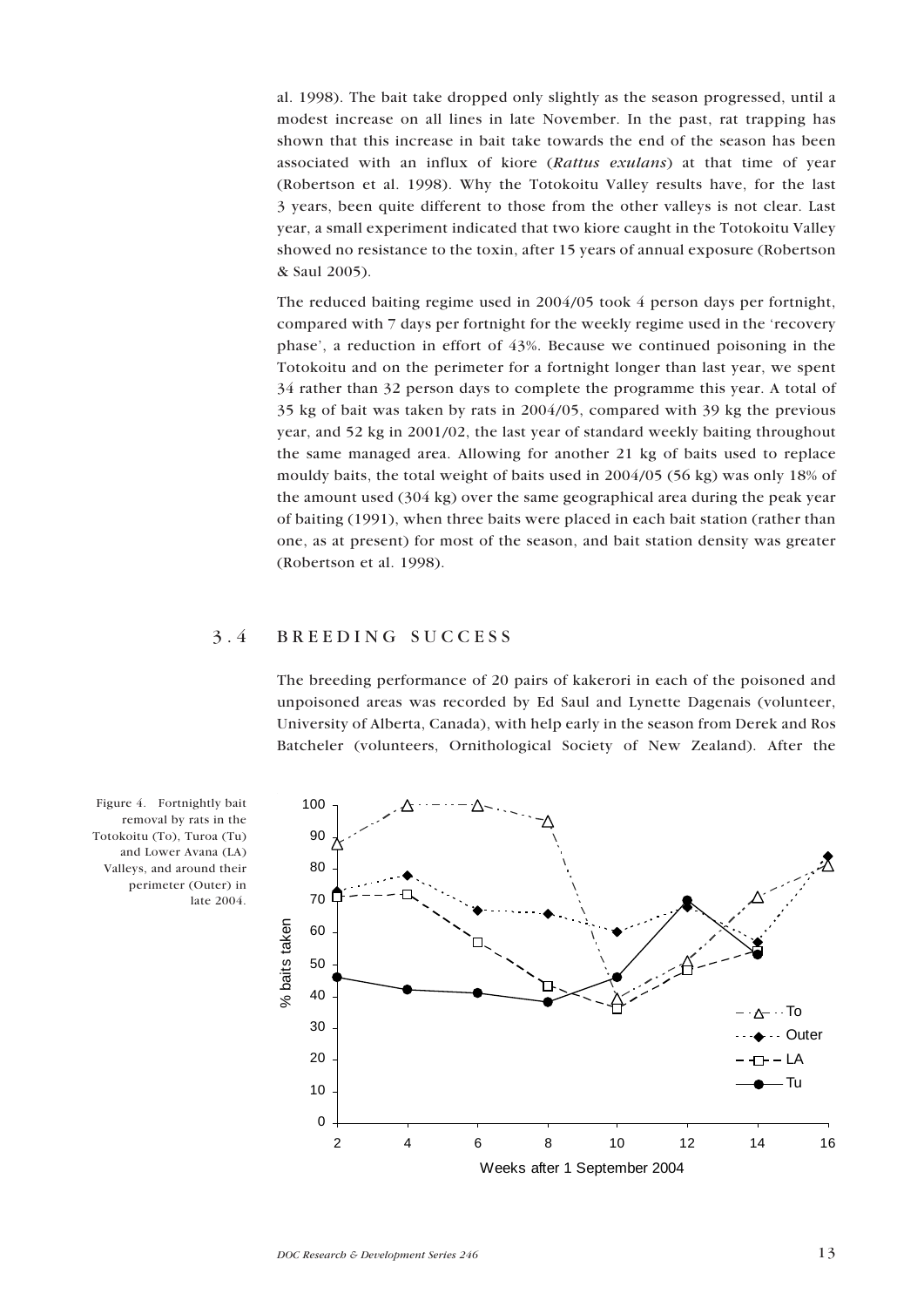<span id="page-13-0"></span>breeding season had finished, Ed Saul and Jasmine Braidwood (volunteer, New Zealand) attempted to count fledglings, but five tropical cyclones in the space of 4 weeks in February/March 2005 meant that the count was far from complete, because of the prolonged bad weather and because tracks were impassable with wind-thrown trees for many weeks afterwards.

Breeding success was good throughout the TCA in the 2004/05 season. The 20 pairs in the poisoned area that were monitored intensively produced a minimum of 27 fledglings (1.35 fledglings/ pair) and 16 (73%) of 22 incubated nests produced fledglings. The 20 monitored pairs in the unpoisoned areas produced 11 fledglings (0.55 fledglings/pair) and 11 (58%) of 19 incubated nests produced fledglings. On the face of it, breeding productivity was significantly better in the poisoned area (Mann-Whitney  $U = 293$ ,  $z = 2.67$ ,  $P < 0.01$ ); however, we suspect that some of this difference was due to different sampling effort in the two areas. In the unpoisoned area, each of the 11 successful breeding attempts apparently produced a single fledgling, whereas in the poisoned areas 11 of the 16 successful nests produced two fledglings and five produced a singleton. While competition for food with rats could potentially produce this sort of result, it seems much more likely that the more frequent visits to territories (as part of a separate study aimed at determining incubation and fledging periods of kakerori; L. Dagenais, unpubl. report) in the more accessible poisoned area often resulted in two fledglings being found shortly after they left the nest. The less frequent checks in the unpoisoned areas meant that more fledglings were either missed or had died before they could be detected. Next season, greater effort is needed to search for fledglings more evenly in both the poisoned and unpoisoned areas.

The overall productivity in the 2004/05 breeding season was better than normal because three (8%) pairs re-nested after a successful first breeding attempt. In the 18 breeding seasons since 1987, we have recorded only six previous instances of successful double-clutching in a season (0.35/ season), and for the first time, a pair successfully fledged four chicks in a season, from two broods of two chicks.

A total of 59 fledglings was found this season, but this represents a bare minimum because little time was available for searching for fledglings in January, and then the search was largely curtailed once the first of the five cyclones hit Rarotonga on 5 February, and about 20 territories (including all five in the Taipara Valley) were not visited, or visited only briefly during the season.

### 3.5 ATIU MONITORING

George Mateariki and Ed Saul have monitored kakerori on Atiu since the first release of ten youngsters in August 2001. They have also solicited records of kakerori from the local community. This season they worked with the staff and pupils of Enuamanu School to survey the inland valleys of the northern onethird of the island in October 2004. Further surveys in January and April 2005 covered most of the remaining inland habitat of the island, but much of the extensive 'makatea' habitat remains unexplored.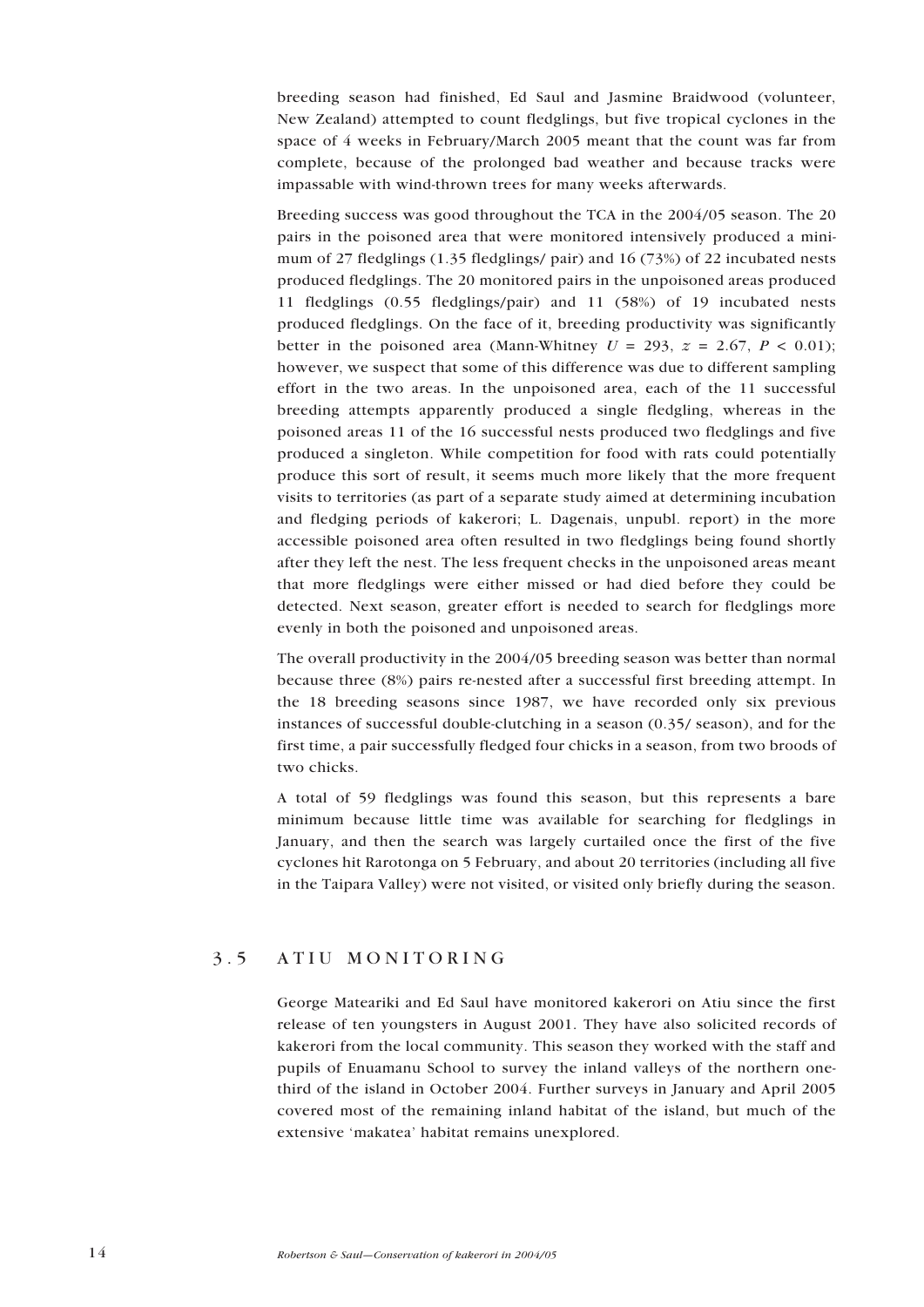Five pairs were monitored in the 2004/05 season, and a 'new', but not positively identified, pair of banded 'grey' (4+ year old) birds was found with a fledgling in April 2005. Another pair and an apparently single male were seen intermittently during the season, but not followed closely. Altogether, these seven pairs raised a minimum of six fledglings in 2004/05. One pair raised two fledglings, four raised a single fledgling, one pair had three failed nests in a row, and the productivity of one elusive pair was uncertain. In April 2005, following the loss of one banded female during the breeding season, a minimum of 18 adults plus at least three fledglings from the 2004/05 season were still alive (Fig. 5), despite the damage caused to the forests of Atiu by tropical cyclones 'Meena' and 'Nancy'.

The total of 21 birds was still likely to have been an underestimate of the true size of the population on the island at the time, because although most of the inland valleys have now been systematically searched, only a small part of the 900-ha forested makatea belt around the island has been visited, as the terrain is very difficult to traverse.

The high survival of released birds, together with the excellent productivity in 2003/04 and moderate productivity in 2004/05, indicates that the birds are becoming established despite having to live with kiore and cats, and without



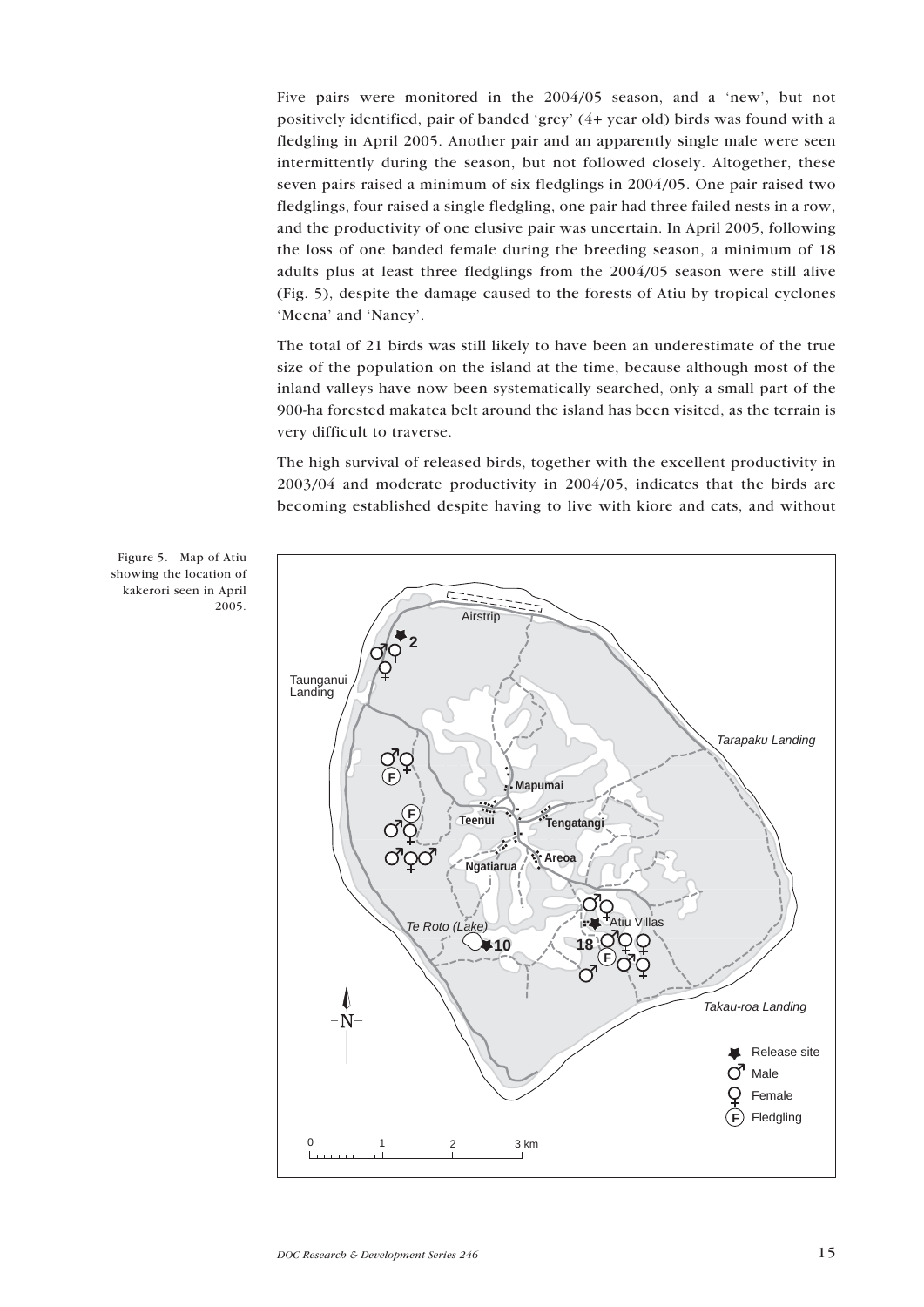<span id="page-15-0"></span>*Aerobryopsis* moss, their main nesting material on Rarotonga. Pairs have now bred successfully in vastly different habitat types on Atiu, including inland riverine forest, makatea forest, and leeward coastal forest.

### 3.6 ADVOCACY

We have continued to work closely with the TCA project, and its ecotourism business. We were interviewed on Cook Islands television and by the Cook Island News newspaper about the August census results, the success of the breeding season, and the monitoring of birds on Atiu before and after the cyclones.

On Atiu, George Mateariki runs ecotours which now include a visit to the territory of one particularly cooperative pair of kakerori. Ed Saul, Lindsay Milne and George Mateariki spent several days working with staff and pupils of the Enuamanu School to survey inland valleys of Atiu.

## 4. Conclusions and recommendations

The 2001/02 season marked a major turning point in the Kakerori Recovery Programme, from one aimed principally at 'recovery' to one aimed at 'sustainability' of the population. A key element of this shift has been the experimental reduction in management effort on Rarotonga; not only to find a regime which maintains the kakerori population at 250–300 individuals, but also to enable the programme to be economically sustainable for the TCA Project to run in the long term.

The progressive reduction in the frequency of replenishing poison baits has reduced both the effort and the amount of toxin used. The new fortnightly poisoning regime seems adequate to maintain good breeding productivity in normal circumstances. So, to assess its longer-term effectiveness, we recommend that this fortnightly regime of rat poisoning continue in 2005/06. The main caveat is that if the kakerori population was hit particularly hard by tropical cyclone 'Nancy' and the other four cyclones that swept through the southern Cook Islands in late summer 2005, then the programme should return to the weekly poisoning used during the 'recovery phase' that allowed an average 20% increase in the population each year, rather than the 5% during the 'sustainable management phase'. We recommend that if less than 220 birds are detected in the August 2005 census (a 20% decline), then a return to weekly poisoning is warranted, but if there are more than 220 birds, then fortnightly poisoning should continue.

In the 2005/06 breeding season, all breeding attempts of a pre-selected sample of 20 pairs should again be monitored closely in each of the poisoned and the unpoisoned areas; however, to provide an unbiased estimate of breeding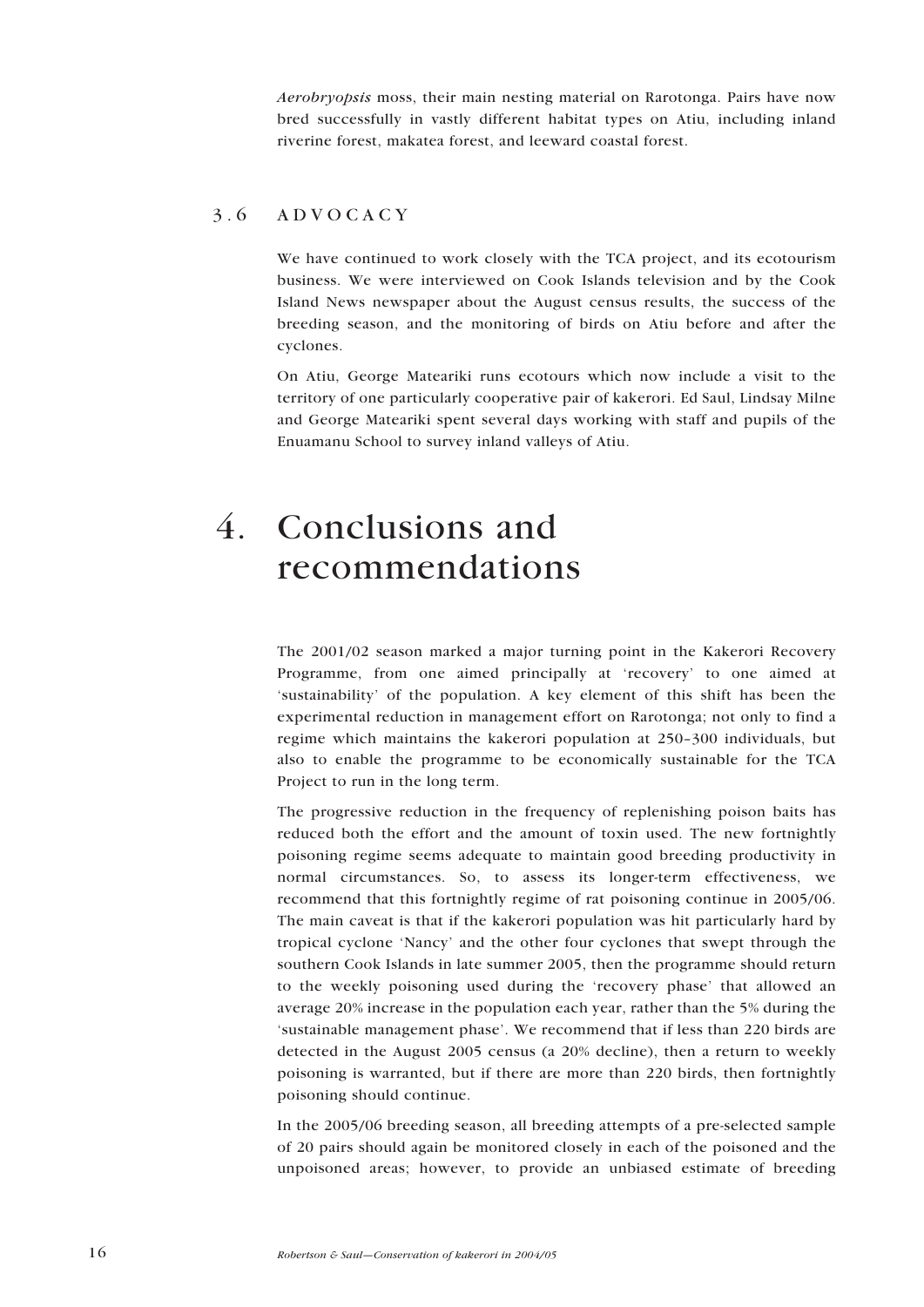<span id="page-16-0"></span>success in these areas, the effort spent searching for nests and fledglings must be approximately even between the samples. Towards the end of the breeding season and through January and February 2006, an attempt should be made to record the number of fledglings in all territories, to provide an estimate of overall productivity.

The other main element in the shift to 'sustainable' management of kakerori on Rarotonga was the establishment of an 'insurance' population on Atiu, in case some environmental catastrophe should strike Rarotonga. The transfers are now complete, and there is no immediate need to transfer more kakerori to Atiu, given that this population seems to be becoming well established, and apparently came through tropical cyclones 'Meena' and 'Nancy' unscathed. We recommend that thorough searches for banded and unbanded birds continue as opportunities arise, and that all records of kakerori on Atiu should be collated by the TCA Project team.

## 5. Acknowledgements

The Department of Conservation, New Zealand, allowed Hugh Robertson to take special leave on pay to assist with the field project in August 2004. The Pacific Initiatives for the Environment of the New Zealand Agency for International Development supported the research efforts on Rarotonga and some of the costs of monitoring the birds on Atiu. The TCA Project contributed substantially by covering poison bait costs and some of George Mateariki's expenses on Atiu. The TCA Project also provided accommodation and safety equipment for volunteers helping with the field programme on Rarotonga.

Ralph and Mary Powlesland helped with the annual census and colour-banding of kakerori. Linda Nia and Lynette Dagenais provided invaluable field assistance with rat poisoning and the monitoring of nesting attempts in the poisoned area for much of the field season on Rarotonga. Derek and Ros Batcheler helped with the rat poisoning and search for nests early in the season, and Jasmine Braidwood helped to search for fledglings in late summer until the succession of cyclones made the task impossible.

George Mateariki continued to monitor the breeding attempts of birds on Atiu. The staff and pupils of Enuamanu School searched for kakerori in inland valleys of Atiu in October 2004, and Lindsay Milne helped with this survey and with another in January 2005. Roger Malcolm of Atiu Villas assisted with monitoring the pairs in a nearby valley. Euan Smith of Air Rarotonga very kindly provided some free return flights for the monitoring work on Atiu.

Ian Karika, manager of the TCA Project, assisted in many ways with technical support, fund-raising, and the continuing refurbishment of a cottage into a comfortable field base for the volunteers.

Chris Edkins drew the maps, and Ralph Powlesland and Greg Sherley improved the manuscript.